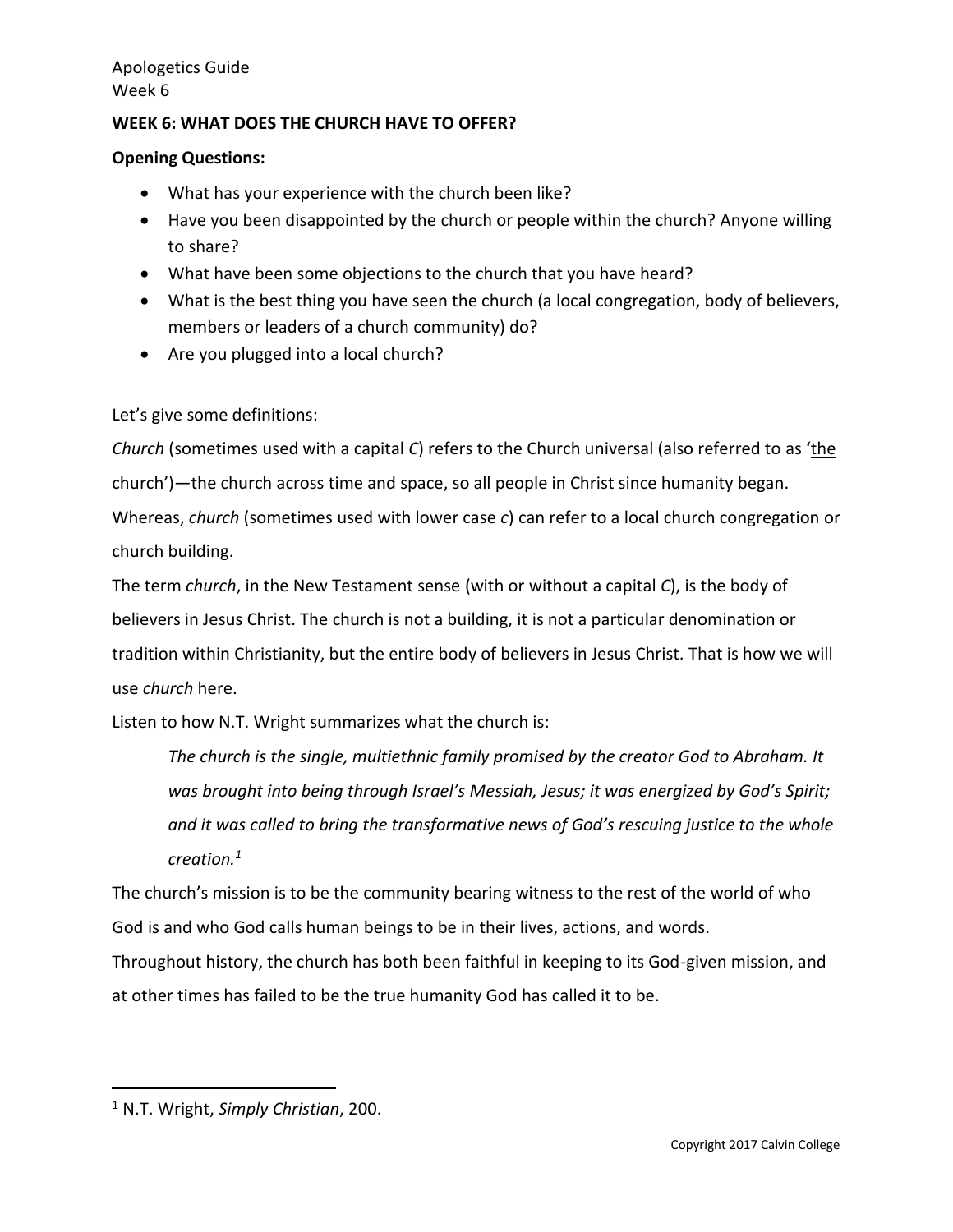Apologetics Guide Week 6

The Universal Declaration of Human Rights that is a founding document for the United Nations declaring the inherent worth of every human being is derived from the Judeo-Christian tradition that teaches every human being is an image-bearer of God and therefore has inherent dignity. The global south, where the church is now booming in growth and vibrancy came about through missionary efforts of the western church. The civil rights movement of the mid-20<sup>th</sup> century in the US was born, sustained, and led by African American churches. The dismantling of apartheid in South Africa and the Truth and Reconciliation Commission that sought to bring healing to a divided country was led by the church in South Africa.

However, acceptance of nationalist values that dehumanized others which led to World War II and the killing of millions of Jews, took place without loud protests by the German church (apart from the Confessing Church).<sup>2</sup> The Bible was used by white settler Christians in North America to justify and defend chattel slavery of black and brown people. The Dutch Reformed Church in South Africa (a relative of the Christian Reformed Church in North America) was an agent of establishing the racist rule of apartheid in South Africa.<sup>3</sup>

Perhaps the church has rejected you or a loved one because of bias against LGBTQ+ folks. Or you have experienced some church people to just be unkind—they're not pleasant people—you know kinder people who profess no faith.

Remember, the church is not a building—it is people, so the church is indeed made up of biased, prejudiced, fearful, sinful people. Those people are also being redeemed by the sanctifying work of the Holy Spirit—meaning, the Spirit is making them more and more like Jesus. It is by that community that God is showing the world who he is and that the world is God's.<sup>4</sup> The church is the people charged with embodying to the world who Jesus is. The church has and will at times get it wrong, sometimes terribly wrong, as the spool of history unwinds.

 $\overline{a}$ 

<sup>&</sup>lt;sup>2</sup> Leonore Siegele-Wenschewitz, "Christians against Nazis: the German Confessing Church," [http://www.christianitytoday.com/history/issues/issue-9/christians-against-nazis-german](http://www.christianitytoday.com/history/issues/issue-9/christians-against-nazis-german-confessing-church.html)[confessing-church.html](http://www.christianitytoday.com/history/issues/issue-9/christians-against-nazis-german-confessing-church.html)

<sup>3</sup> Susan Rennie Ritner, "The Dutch Reformed Church and Apartheid," *Journal of Contemporary History,* Vol. 2, No. 4, Church and Politics (Oct. 1967), pp.17-37.

<sup>4</sup> Matthew 28:19-20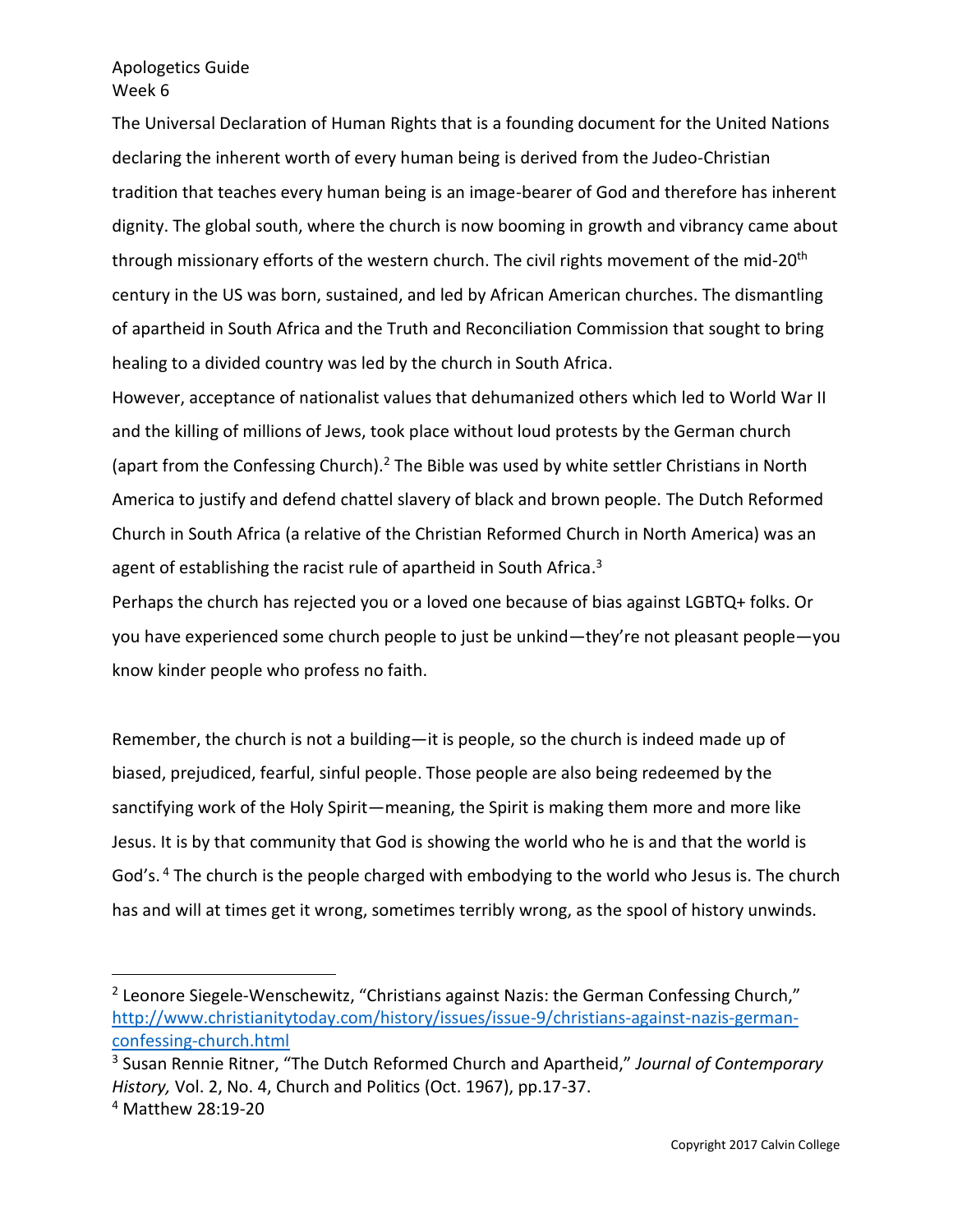Apologetics Guide Week 6

However, by the power of the Holy Spirit, the church has and will also get it right because the church belongs to Jesus, the Spirit guides it. Jesus will not let the church be destroyed because Jesus loves the church as a groom loves his bride.<sup>5</sup> So before we take pleasure at going on and on about how badly the church has messed up, remember that Jesus loves the church and grieves when the church does not reflect him faithfully. If you are a believer, you are a part of the church, too, whether you like it or not.

God is not a God of throwing away things, but of making good but broken things new again. The church exists, in its broken but redeemed state, for the purpose of proclaiming in word and deed and life that Jesus Christ is king, Jesus is Lord.<sup>6</sup> It is the power of Jesus and his good news that changes people, changes the world.

Whenever the church causes you dismay by its action or inaction, look again to Jesus<sup>7</sup>—he is the one we are trying to imperfectly reflect.

> *The church's one foundation Is Jesus Christ her Lord She is his new creation By water and the word From heaven he came and sought her To be his holy bride With his own blood he bought her And for her life he died.* -The Church's One Foundation (hymn)

**Closing Question:** If you are a believer, how does being a part of the body of Christ shape your life?

 $\overline{a}$ 

<sup>5</sup> Revelation 19:6-8, Ephesians 5:25-27

 $6$  Wright, 204.

 $<sup>7</sup>$  Read the gospels: Matthew, Mark, Luk,e</sup>